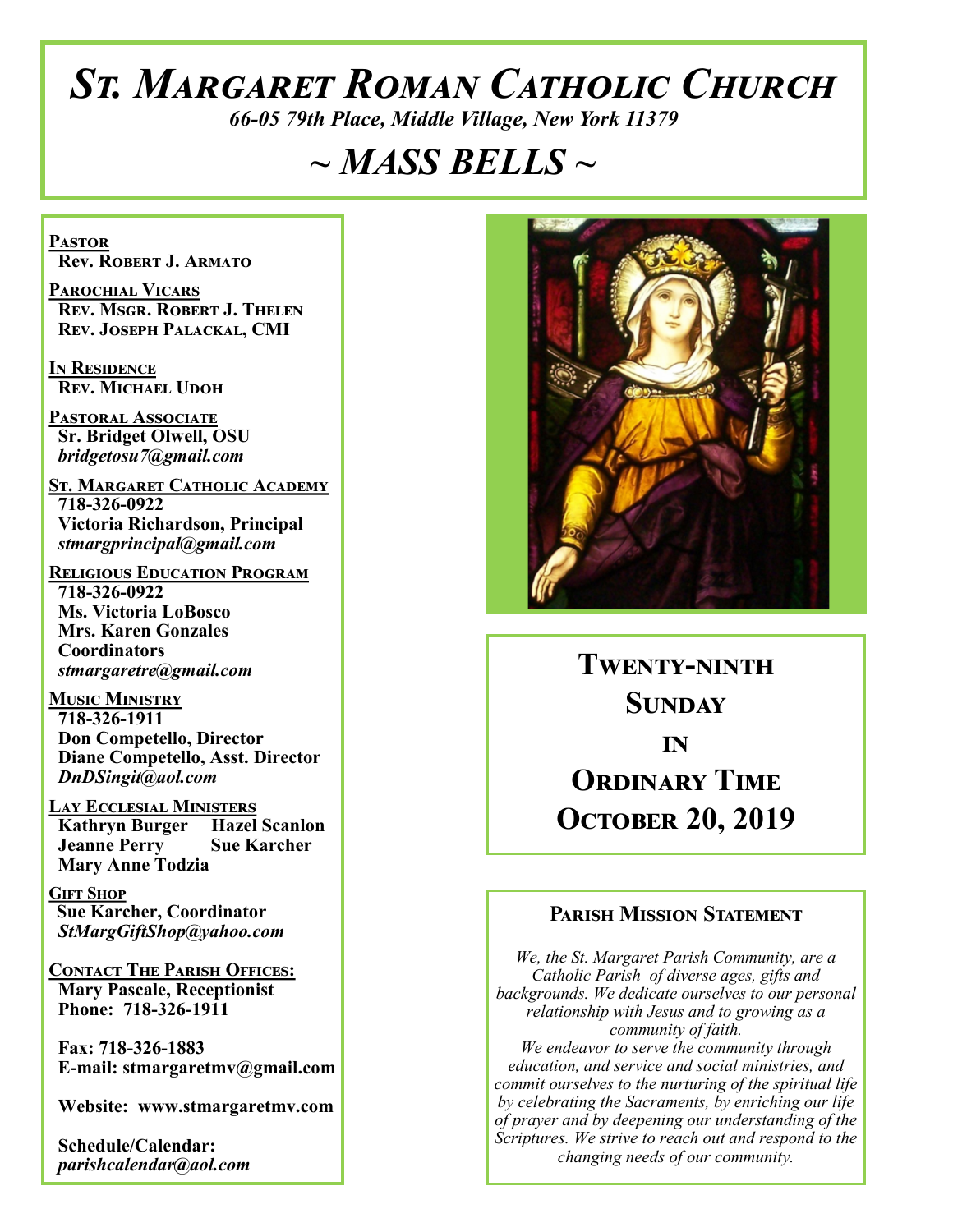# *MASSES FOR THE WEEK*

| SUN.<br>7:30<br>9:00           | <b>OCTOBER 20 - TWENTY-NINTH SUNDAY</b><br><b>IN ORDINARY TIME</b><br>John & Concetta Averna<br>Antonieta Caleca/Leonarda Asaro Falco/<br>Maria Chiarenza/lole Colalella/Giuseppe                                                 |
|--------------------------------|-----------------------------------------------------------------------------------------------------------------------------------------------------------------------------------------------------------------------------------|
| 10:30<br><b>NOON</b><br>5:00PM | Genuari/Salvatore Bruno/<br>Eta M. Tierney<br>Msgr. Peter Zendzian (ANNI)<br>Anthony & Antoinette Santora                                                                                                                         |
| MON.<br>7:00<br>9:00           | <b>OCTOBER 21 - WEEKDAY</b><br>Jean Margaret Leisenheimer<br><b>Richard Matzelle</b>                                                                                                                                              |
| TUE.                           | <b>OCTOBER 22 - ST. JOHN PAUL II,</b><br><b>POPE</b>                                                                                                                                                                              |
| 7:00<br>9:00                   | <b>Margaret Reissig</b><br>Dsd. of the Martinkat & Schug Families                                                                                                                                                                 |
| WED.                           | OCTOBER 23 - ST. JOHN OF<br><b>CAPISTRANO</b>                                                                                                                                                                                     |
| 7:00<br>9:00                   | Giulia Caruana<br><b>John Cotter</b>                                                                                                                                                                                              |
| THU.                           | <b>OCTOBER 24 - ST. ANTHONY</b><br><b>MARY CLARET</b>                                                                                                                                                                             |
| 7:00<br>9:00                   | Mr. & Mrs. Schkufza<br><b>Regina Gockley</b>                                                                                                                                                                                      |
| FRI.<br>7:00<br>9:00           | <b>OCTOBER 25 - WEEKDAY</b><br>Virginia Congemi<br>Theodore Mundy, Jr. (BIRTH)                                                                                                                                                    |
| SAT.<br>9:00                   | <b>OCTOBER 26 - WEEKDAY</b><br><b>Collective: Fred Basedow/Pat Pellegrino/</b><br>Salvatore Diglio/                                                                                                                               |
| 5:00PM                         | Frank Cerar, Sr.                                                                                                                                                                                                                  |
| SUN.                           | <b>OCTOBER 27 - THIRTIETH SUNDAY IN</b><br><b>ORDINARY TIME</b>                                                                                                                                                                   |
| 7:30<br>9:00                   | People of the Parish<br>Maria Curatolo/Antonieta Caleca/Maria<br>Milocca/Iole Colalella/Salvatore Tantillo/<br>Giovanna e Ciro LoCascio/Concetta Giampapa/<br>Mario, Gaetano, Maria e Antonino Gisone/<br>Antonino e Rosa Artale/ |
| 10:30<br><b>NOON</b><br>5:00PM | Mary & Bob Hallahan<br><b>Edward Twomey</b><br>Edward H. & Ellen T. Morrissey                                                                                                                                                     |



# **PARISH INFORMATION**

**Rectory Office Hours Monday - Friday - 9 am to Noon, and 1 pm to 5pm Tuesday & Wednesday evenings 5-7pm Saturday - by appointment Sunday - closed**

**CONFESSIONS** - Saturday, 4-4:45 pm or by appointment with a priest.

**NOVENA** to Our Lady of the Miraculous Medal Mondays after the 9am Mass.

**BAPTISMS** take place on the 1st and 3rd Sundays of the month. Please call the rectory for an appointment and to register your child.

**WEDDINGS MUST** be scheduled at least six months in advance by appointment with a priest or a deacon. Please call the rectory office. For marriage preparation information visit www.pre-cana.org.

**THE ENGLISH CHOIR** rehearses on Tuesday, at 7 pm in the Church. Tenors and baritones needed!

**IL CORO ITALIANO** prattica ogni Domenica prima della Messa Italiana.

**THE YOUTH CHOIR** rehearses on Thursday, from 6-7 pm in the Church. For more info, DnDsingit@aol.com

**BOY SCOUT TROOP #119** meets on Tuesdays from 7:15-9 pm in the Parish Hall. New members are welcome, age 10 1/2 & up. Call Mr. Krzewski, 718-894-4099.

**CUB PACK #119** meets on Mondays from 7-8:30 pm in the Parish Hall. New members welcome, age 6 to 10-1/2. Call Mr. Krzewski, 718-894-4099.

**SENIOR CITIZENS** meet every Wednesday at 12 Noon in the Parish Center.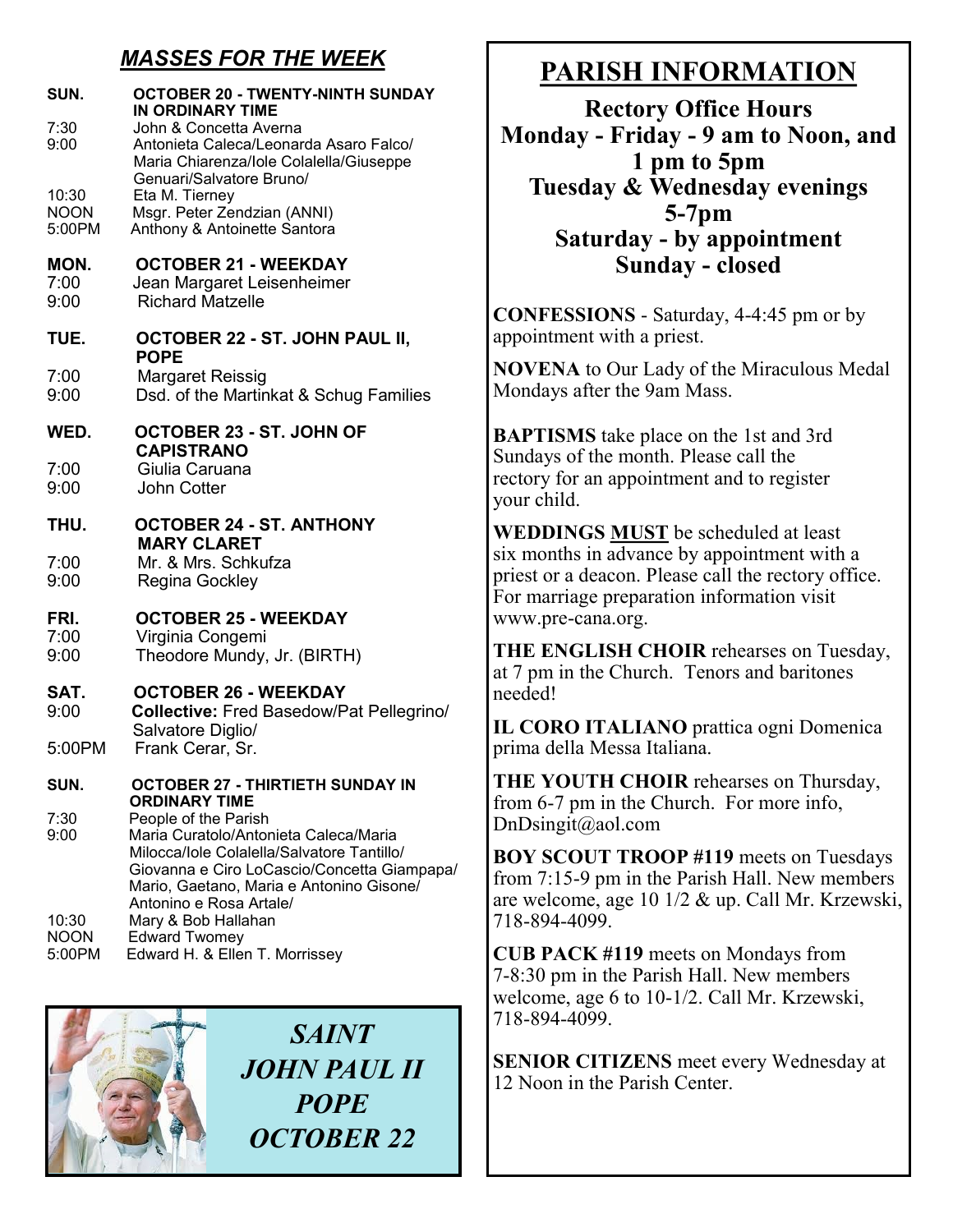# PLEASE PRAY FOR OUR SICK

Karen Guarascio, Connie Faccibene, Linda Frazier, Cari Ann Falk-LoBello, Glen Falk, Ronald Frazier, Robert Sabini, Lee Falk, Scott White, Baby McKinley Kelleher, Sean Harrison, Justin James Quirke, Elizabeth Ott, John Wert, Mary Harrison, John Murphy, Anne McGinnis, Norma Voyer, Vicky Turato, Julio Pelaez, Maritza Gutierrez, Graciela Mora, Cindy Mulore, Salvatore Tuttolomondo, Gloria Mojica, Gloria Pemaj, Anne Gorian, Allen McConville, Joseph Simon, Jack Marchindiondo, The Scaturro Family, Joseph Siano, Louis Pitelli, Marion Caracciola, Vita Mazzola, Giovanni Campo, Edward Stoltzenberg, Louis Pittelli, James Graff, Carol Arevalo, Immaculate Marge D'Elia, Jim O'Friscoll, Mary Rigovich, Matteo Sabini, Bob Biolsi, The Mojica Family, Fr. William Farrugia, Msgr. Leonard Badia, Matthew Zender,

*The names will remain for 3 months, please call 718-326-1911 and ask for continued prayers.*

## **Prayer Requests**

**Pray for vocations to the Priesthood and Religious Life.** 

**Please pray for our men and women from our Parish serving in the defense of our country: Lt. Col. Thomas Frohnhoefer Sgt. Robert A. Domenici** 



### *WE RECALL OUR BELOVED DECEASED*

*Especially, Frank Costa, Mildred LoCascio, Rosalen Becker May they rest in Christ's Peace!*

# **MEMORIALS**

## *WINE & HOST THIS WEEK*

*are offered in memory of Virginia Congemi at the request of Joe, Dorothy & John Congemi.* 

## *ALTAR CANDLES THIS WEEK*

*are offered in memory of Elvire DiFiore at the request of Dinese Aiello.*

## *TABERNACLE LAMP THIS WEEK*

*is lit in memory of Richard Matzelle at the request of Raymond J. Cullen.* 

## **THE ST. VINCENT dePAUL SOCIETY**

will hold their next meeting on Monday, October 21 at 9:30am in the Convent. New members are welcome. For more information call Terry, **718-326-0188.**

## **TODAY'S READINGS**

 *Twenty-Ninth Sunday in Ordinary Time*  Ex 17:8-13 Ps 121:1-2, 3-4, 5-6, 7-8 2 Tm 3:14-4:2 Lk 18:1-8

# **READINGS FOR THE WEEK**

| Monday:    | Rom 4:20-25<br>Lk 1:69-70, 71-72<br>73-75<br>Lk 12:13-21                           |
|------------|------------------------------------------------------------------------------------|
| Tuesday:   | Rom 5:12, 15b, 17-19<br>$20b-21$<br>Ps 40:7-8a, 8b-9, 10, 17<br>Lk 12:35-38        |
| Wednesday: | Rom 6:12-18<br>Ps 124:1b-3, 4-6, 7-8<br>Lk 12:39-48                                |
| Thursday:  | Rom 6:19-23<br>$Ps 1:1-2, 3, 4, 6$<br>Lk 12:49-53                                  |
| Friday:    | Rom 7:18-25a<br>Ps 119:66, 68, 76, 77,<br>93, 94<br>Lk 12:54-59                    |
| Saturday:  | Rom 8:1-11<br>Ps 24:1b-2, 3-4ab, 5-6<br>$Lk$ 13:1-9                                |
| Sunday:    | Sir 35:12-14, 16-18<br>Ps 34:2-3, 17-18, 19, 23<br>2 Tm 4:6-8, 16-18<br>Lk 18:9-14 |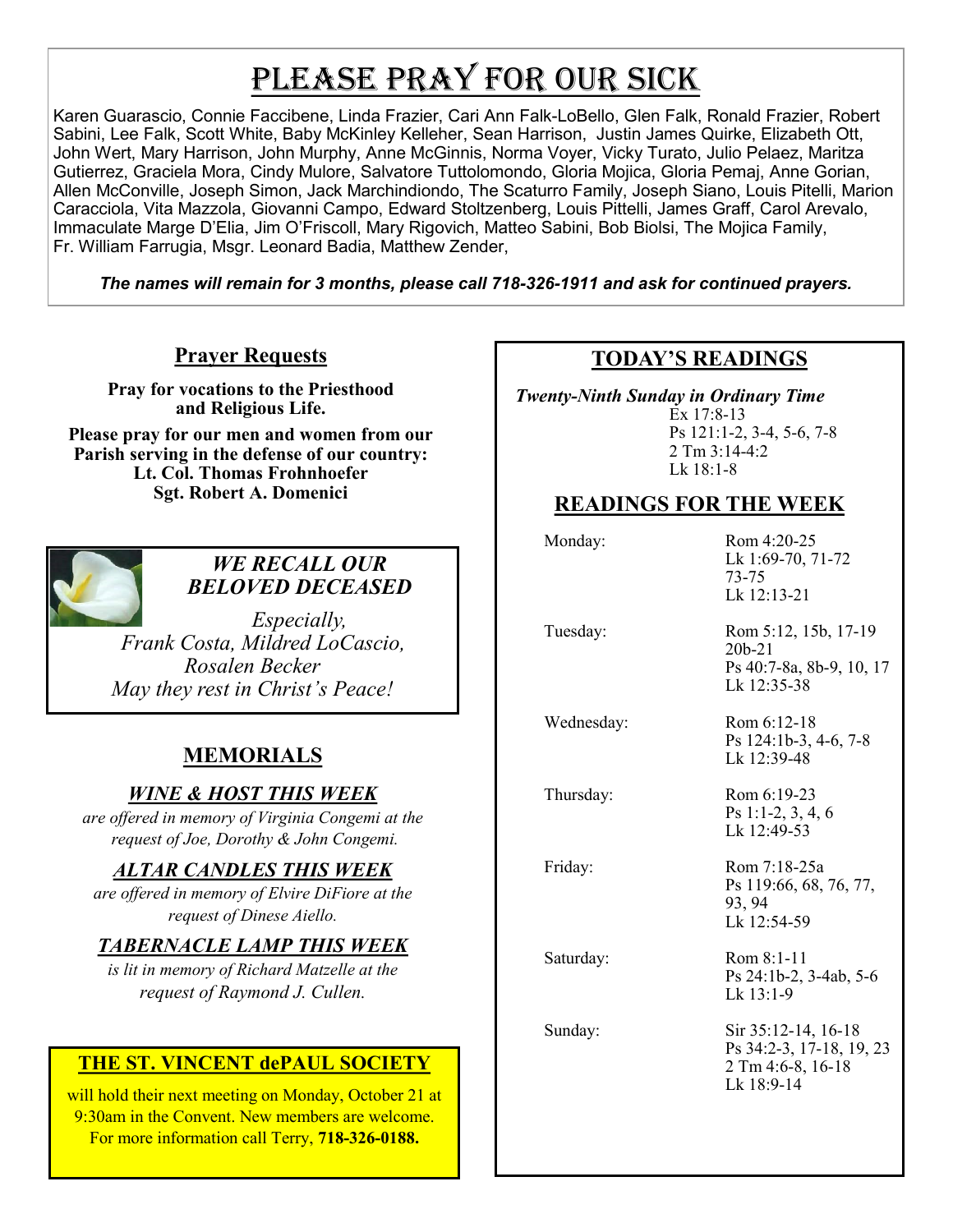# **COMMITMENT**

 Many families were away last weekend, so we're extending the commitment period for the **Increased Offertory Program.** Read the info that was mailed out (more copies are in the church pamphlet racks), pray over it, discuss it at home, and return your commitment card in the collection basket with your weekly donation as soon as possible for the good of your Parish.

 **EVERY FAMILY** in the Parish, whether registered or not, whether receiving envelopes or not, is asked to increase their level of weekly contributions as their means allow, as good stewards of God's gifts and members of our Parish Community.

As always, thanks for your generosity!

## **SPECIAL ANNIVERSARY**

 We have begun our 160th year as a Parish. There will be several celebrations to mark the occasion, including family-friendly activities, culminating with Mass and a dinner around the anniversary itself.

 There also will be spiritual, liturgical, and study opportunities to help us grow as disciples of Christ. If you have any ideas for activities, please feel free to share them with Fr. Armato or any of the other member of the Parish staff.

 Get involved! Let's take this opportunity to renew Parish life!

### **PARISH REGISTRATION**

 Very often, people come to the Rectory asking for a certificate or letter attesting to their being active members of our Parish. That's hard for us to do, if there is no record of their being registered.

 All families worshiping here at St. Margaret's are encouraged to register with the Rectory Offices. All you have to do is complete the following information and drop it into the collection basket. We'll take it from there.

| Name:       |            |  |
|-------------|------------|--|
| Address:    |            |  |
|             |            |  |
|             |            |  |
| Phone $#$ : | $($ )- $-$ |  |
|             |            |  |

### **RCIA (Rite of Christian Initiation for Adults)**

#### **Are you interested in the Catholic faith? Are you searching for . . .**

- $\sim$  a deeper relationship with God?
- $\sim$  a sense of belonging in a faith community?
- $\sim$  a greater fulfillment of your mission in life?

#### **RCIA is for . . .**

- $\sim$  persons in need of Baptism
- $\sim$  persons baptized in another Christian tadition who desire to become Catholic
- $\sim$  persons baptized Catholic in need of First Communion and Confirmation

Classes have begun. For information and/or to register, call Sr. Bridget, 718-326-1911 or e-mail

#### **bridgetosustmarg@aol.com**

#### **UPCOMING BLOOD DRIVE**

 There is still a **CRITICAL BLOOD SHORTAGE** and the New York Blood

Center is asking again for our help. St. Margaret Parish will be sponsoring a **BLOOD DRIVE** on Sunday, **October 27,** from 9:00am until 3:00pm in the Parish Hall. To ensure that you will be able to donate blood, please remember to include foods rich in iron in your diet and to eat a good meal and drink plenty of fluids before you come.

 **If you donated blood at the August 18 Drive, you are eligible to donate blood again at the October 27**  drive. Any questions, e-mail **parishcalendar@aol.com**

**NO APPROINTMENTS TAKEN - JUST WALK IN!**

#### **ALTAR SERVERS**

 We are recruiting for **new altar servers,** boys and girls, grades 4 and up, from our Academy and Religious Education Program. Fr. Palackal has distributed information and applications. Please get them back ASAP. **Classes begin this Wednesday, Oct. 23.** 

 All high school servers are invited back to minister at weekend Masses as senior servers. Please stop by the sacristy, whenever you come to Mass.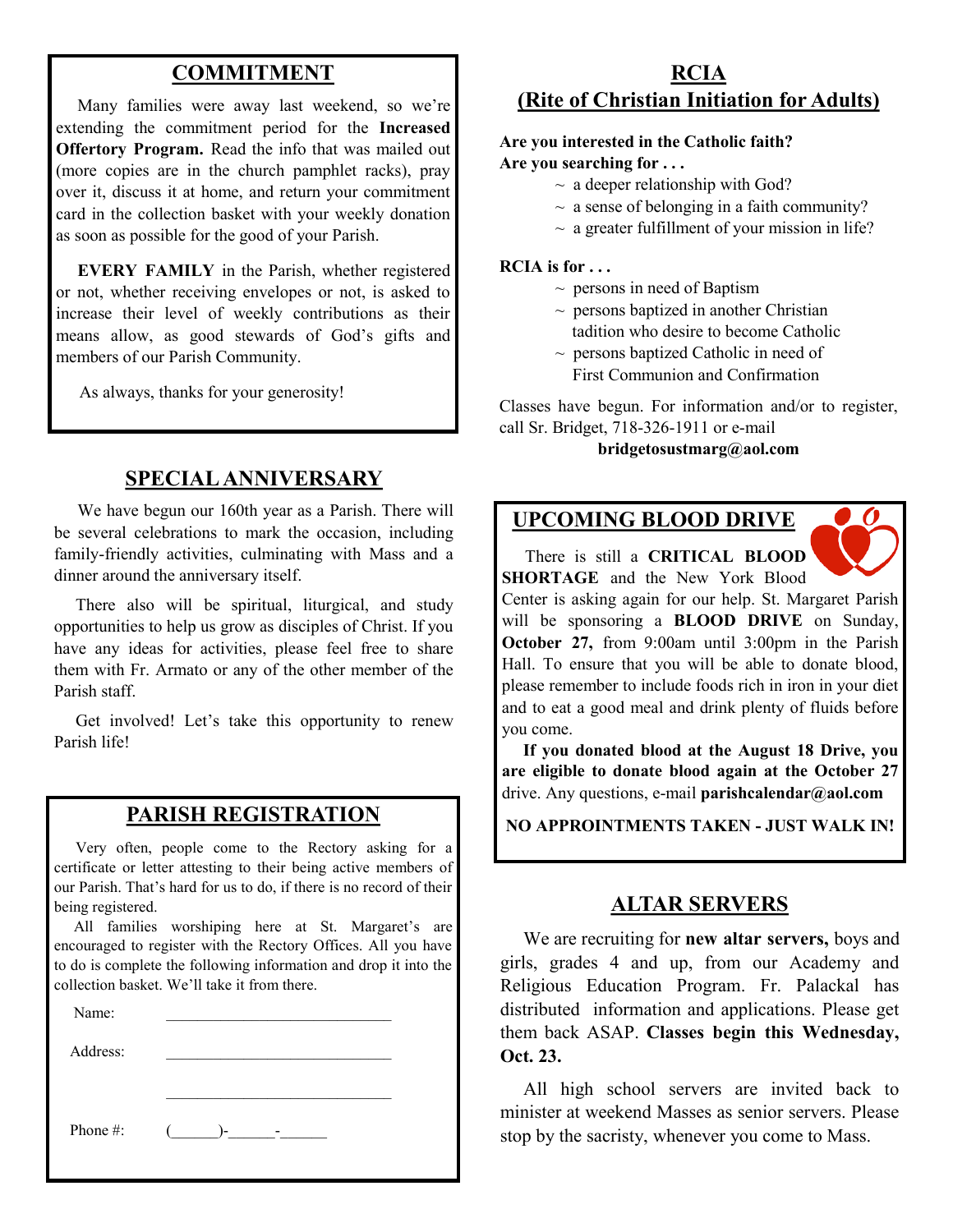# **St. Margaret Gift Shop**

Wednesdays, 12:00 - 4:00pm Saturdays, 4:00 - 5:00pm Sundays, 9:00am - 1:00pm

We have a selection of religious goods: Rosaries - Medals - Gifts Crucifixes - Statues - Bibles other books **AND MORE!**

If we don't have it, we'll try to get it for you. The Gift Shop is located in the rectory. Please use the red side door in the parking lot. If the door is closed, please knock.

Contact us: **parishcalendar@aol.com**

# **E-GIVING IS HERE!**

 Have you signed up yet with *Faith Direct* or another e-giving service? It benefits both you and our Parish. Enrollment is friendly, safe, and troublefree, AND you can change your intended giving anytime that you wish.

Please visit our Parish website,

**stmargaretmv.com** and click DONATE, or contact the Rectory, **718-326-1911** for more information.

# **ANNUAL CATHOLIC APPEAL**

 We're at **\$59,602** toward our *Annual Catholic Appeal goal of* **\$65,897**, thanks to the **177** families who have pledged so far. This is **90.4%** of the goal, with just **\$6,295** to go! We can do it, with your help!

 This is a Parish effort. **Money collected over goal by 12/31 comes back to the Parish** to help with much-needed projects. Envelopes are available in church. *Send your donation directly to the Appeals office.*

 **NO funds donated for this Campaign are used to pay for sex abuse lawsuits.** 

# **Monthly Memorial Mass**

 A **bi-lingual (English and Italian) memorial Mass**  with music is celebrated each month for the repose of the souls of those who were buried from our church during the preceding month.

 While we no longer celebrate private memorial Masses, families who wish to have an annual or "month's mind" Mass offered for a loved one can join in this monthly celebration. Please contact the Rectory at 718-326-1911 to make the arrangements.

 **The next memorial Mass will be celebrated at 11:45 am Saturday, November 9.** 



# **THE ST. VINCENT FOOD PANTRY**

is located in the Convent 66-25 79th Place

### **The Pantry is open every WEDNESDAY AND SATURDAY from 10:00 am to 12:00 Noon.**

*The Holidays are coming! Please donate coffee, tea, apple juice or cider, stuffing mix, canned yams, instant mashed potatoes, gravy, cranberry sauce and cooking oil. For more info. Call Terry, 718-326-0188*

*As always, thank you for your generosity!*

# **HOMEBOUND MINISTRY**

 All extraordinary ministers of Holy Communion should give the Rectory a current listing of ALL of the homebound people whom they visit so that we can provide the full sacramental services of the Church to those who can't join us for Mass. Reporting forms are available in the Sacristy and at the Rectory offices.

## **ANOINTING OF THE SICK**

 Please do not delay in contacting the Rectory in the event that someone needs the Sacrament of Anointing of the Sick because of advanced age or illness.